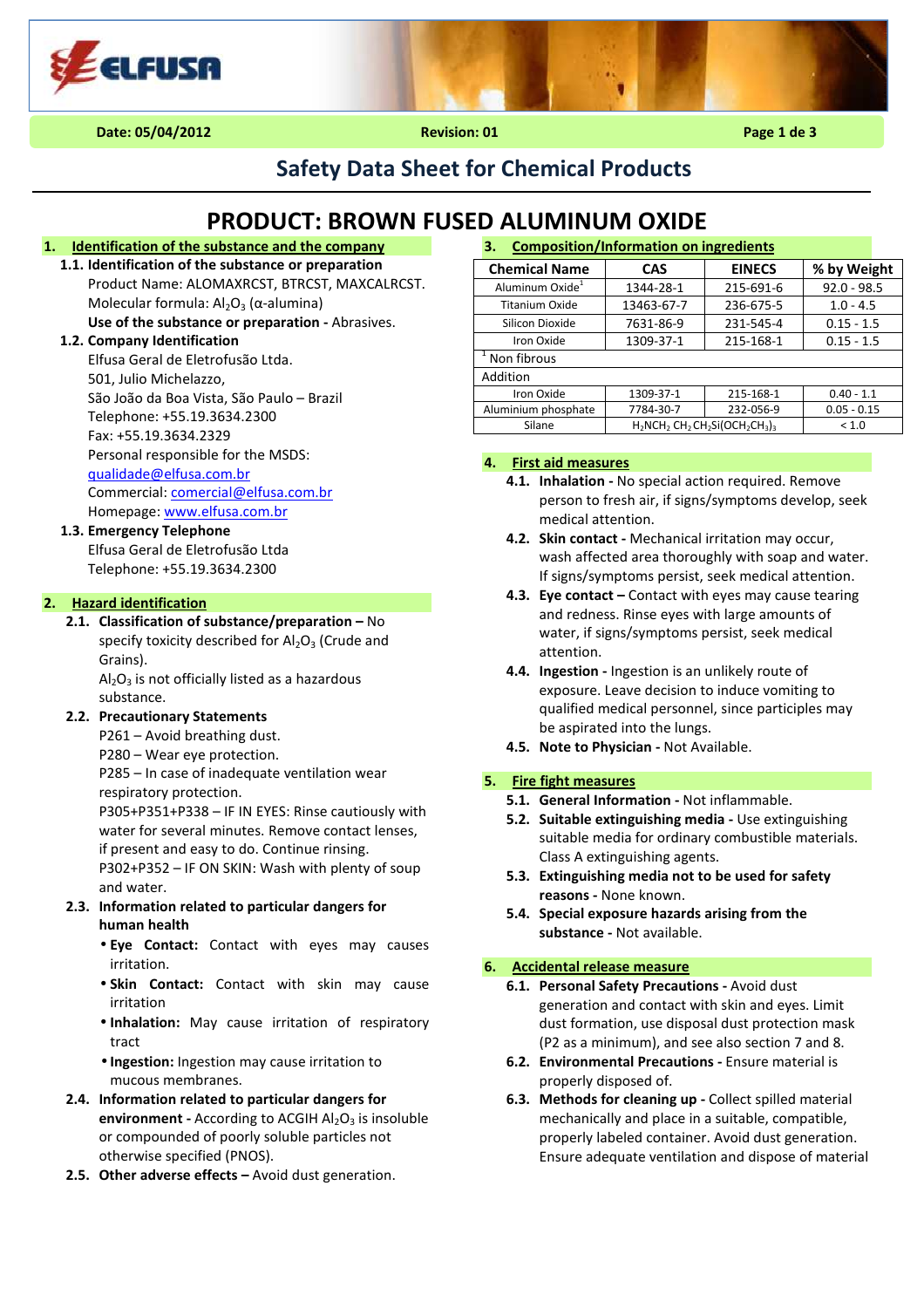

# **Date: 05/04/2012 Revision: 01 Page 2 de 3**

in accordance with all applicable local, state and national legislation.

# **7. Handling and storage**

# **7.1. Handling**

Precautions for safe handling: minimize dust generation. Wash hands before eating, drinking or smoking.

Precautions against fire and explosion: no danger of fire and dust explosion.

#### **7.2. Storage**

Conditions of storage rooms and vessels: No especial precautionary measures.

Advice of storage of Incompatible materials: None Further information of storage: None, store in the original container in a cool, dry well ventilated area, keep containers tightly sealed.

# **8. Exposure controls and personal protection 8.1. Exposure limit values**

| Chemical                       | CAS        | <b>EINECS</b> | $%$ by        | <b>OSHA PEL (Exposure</b><br>Guidelines) |                     |
|--------------------------------|------------|---------------|---------------|------------------------------------------|---------------------|
| Name                           |            |               | Weight        | Total<br>(TWA)                           | Respirable<br>(TWA) |
| Aluminum<br>Oxide <sup>1</sup> | 1344-28-1  | 215-691-6     | $92.0 - 98.5$ | 15<br>mg/m <sup>3</sup>                  | 5 mg/m <sup>3</sup> |
| Titanium<br>Oxide              | 13463-67-7 | 236-675-5     | $1.0 - 4.5$   | 15<br>mg/m <sup>3</sup>                  | 5 mg/m <sup>3</sup> |
| Silicon<br>Dioxide             | 7631-86-9  | 231-545-4     | $0.15 - 1.5$  | 15<br>mg/m <sup>3</sup>                  | 5 mg/m <sup>3</sup> |
| Iron<br>Oxide                  | 1309-37-1  | 215-168-1     | $0.15 - 1.5$  | 10<br>mg/m <sup>3</sup>                  | 5 mg/m <sup>3</sup> |
| <sup>1</sup> Non fibrous       |            |               |               |                                          |                     |

## **8.2. Exposure control**

- **8.2.1. Occupational exposure control** Production facilities should be provided with running drinking water, local and general aspiration system. In facilities, where Aluminum Oxide is handled, eating and food storage are not permitted.
- **8.2.2. Environmental exposure control** In air and wastewater the product does not form any toxic compounds in the presence of other substance or factors.

# **8.3. Personal Protection**

- **8.3.1. Respiratory protection** Avoid breathing dust. Assess exposure concentrations of all materials involved in the workplace. If concentrations exceed the exposure limits listed in Exposure Guidelines or irritation or other symptoms experienced, follow the OSHA respirator regulations found in 29 CFR 1910.134 or European Standard EN 149.
- **8.3.2. Hand protection** Wear protective gloves. Avoid skin contact.
- **8.3.3. Eye protection** Avoid eye contact, always wear appropriate protective glasses or chemical safety goggles.
- **8.3.4. Skin protection** Wear appropriate protective clothing. Avoid skin contact.
- **8.3.5. General safety and hygienic measure** Observe personal hygienic regulations. Do not eat, drink and smoke during work. Wash thoroughly hands and uncovered body parts with soap and water after handling and before eating or drinking. Treatment with skin lotion can be used.

# **9. Physical and chemical properties**

| <b>General Information</b><br>9.1. |        |        |           |  |
|------------------------------------|--------|--------|-----------|--|
| Appearance                         | Powder | Colour | Red       |  |
| <b>Physical State</b>              | Solid  | Odour  | Odourless |  |

# **9.2. Physical-Chemical properties**

| <b>Melting Point</b>    | 2.040 °C       | <b>Partition</b><br>coefficient n-<br>octanol/water | Not applicable                   |
|-------------------------|----------------|-----------------------------------------------------|----------------------------------|
| <b>Flashpoint</b>       | Not applicable | <b>Specific Gravity</b>                             | $\approx$ 3.97 g/cm <sup>3</sup> |
| Flammability            | Not applicable | <b>Bulk Density</b>                                 | Not applicable                   |
| Ignition<br>temperature | Not applicable | Solubility in water                                 | Insoluble                        |
| <b>Auto Ignation</b>    | Not applicable | pH Value                                            | 9                                |
| Oxidizing<br>properties | Not applicable | <b>Explosive limits</b>                             | Not applicable                   |

### **9.3. Other Information**

Viscosity: not applicable. Volatile Organic Chemical (VOC): not applicable.

#### **10. Stability and reactivity**

- **10.1.General Information** The material is stable, none hazardous reactions known.
- **10.2.Conditions to avoid** Avoid dust generation.
- **10.3.Materials to avoid** Not applicable.
- **10.4.Hazardous decomposition products** There are no restriction in the regular use of this material.

#### **11. Toxicological information**

- **11.1.General Information** No hazardous effects known, if used under normal conditions.
- **11.2.Toxicity Acute:**

**Acute oral toxicity:** LD 50/rat > 5.000 mg/kg. **Acute inhalation toxicity:** No data available. **Acute thermal toxicity:** No data available.

# **11.3.Target Organs and System:** Breathing system.

#### **11.4.Irritant action**

- 11.4.1. Skin Person with sensitive skin may suffer irritation during permanent or repeated exposure.
- **11.4.2. Eye -** No irritating to the rabbit eye according to EEC labeling regulations.
- **11.4.3. Sensibilizing action** Undetermined.
- **11.4.4. Embryotoxic action** Undetermined.